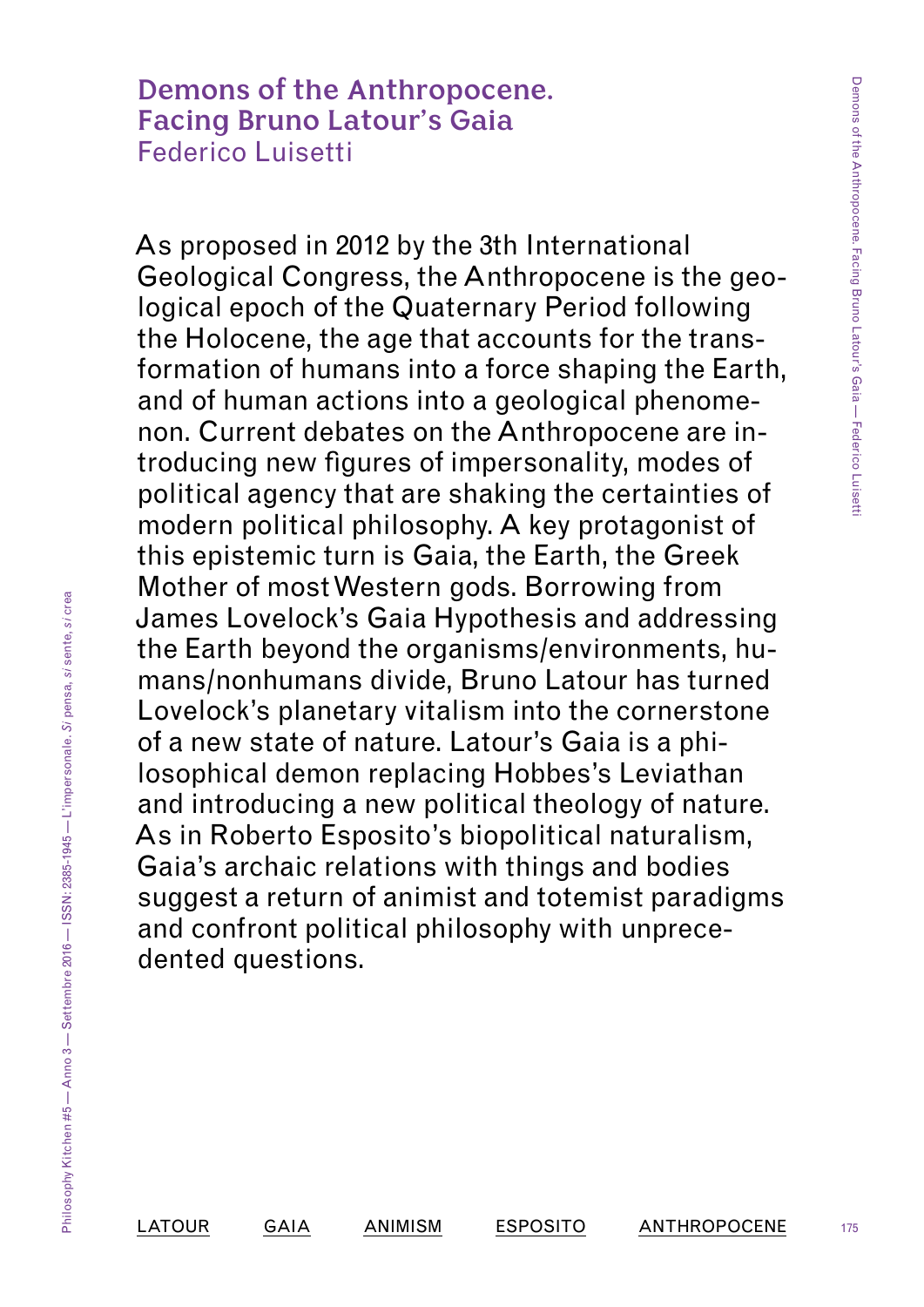

The Festival of the Supreme Being, by Pierre-Antoine Demarchy (1794)

I survived the savageness of civilization

Rosa Chávez (K'iche'/Kaqchikel Maya)

The current debates on the Anthropocene are introducing new figures of imper-

sonality, modes of political agency that are shaking the certainties of modern political philosophy. **1** A significant example is the collective desire to replace Hobbes's Leviathan with other political myths, thus introducing new states of nature and society, other configurations of subjectivity detached from the dualism of natural impersonality and human intentionality. As noted by Donna Haraway, the Anthropocene, as well as the Capitalocene, and Haraway's own demonological term Chthulucene, are attempts to

**1** Since the publication of Dipesh Chakrabarty's essay (Chakrabarty, 2009), the geological term Anthropocene has captured the attention of a large community of scholars, promoting a widespread debate that is reconfiguring the distribution of human, technological, and natural agencies. For a recent assessment of these debates see Moore (2016).

name planetary phenomena, emerging states of nature and society populated by ferocious gods, by "promising and non-innocent monsters" (Haraway 1990, 14).

A key protagonist of this epistemic turn is Gaia, a poetical form of *Gē*, the primal Earth goddess, the Greek Mother of most Western gods. Departing from the original 1970s formulations of Gaia theory by British atmospheric scientist James Lovelock and American evolutionary theorist Lynn Margulis, who introduced Gaia as the figure of our "living planet", a description of the Earth as a vital, self-regulating cybernetic system with homeostatic tendencies, two significant, although divergent philosophical cults of Gaia have emerged in recent years: one introduced by Isabelle Stengers, the other promoted by Bruno Latour in several essays and most notably in his 2013 *Gifford Lectures* on the political theology of nature. **2** The 2014 Rio de Janeiro conference *The Thousand* 

*Names of Gaia: From the Anthropocene to the Age of the Earth*, organized by Eduardo Viveiros de Castro and Bruno Latour, has then institutionalized the convergence of Gaia paradigms and the Anthropocenic vocabulary, popularizing an influencial lexicon of vitalist impersonalism and political animism. **3**

## **Animism Revisited**

Having invented them four centuries ago, Western intellectuals know what to do with the "savages" **2** See Stengers (2015) and Latour (2015). The English text is available only as an unpublished draft on Latour's website ([http://www.](http://www.bruno-latour.fr/) [bruno-latour.fr/](http://www.bruno-latour.fr/)): *Facing Gaia: Six lectures on the political theology of nature. Being the Gifford Lectures on Natural Religion*. Edinburgh, 18th-28th of February 2013.

**3** See [https://thethousandna](https://thethousandnamesofgaia.wordpress.com/)[mesofgaia.wordpress.com/](https://thethousandnamesofgaia.wordpress.com/)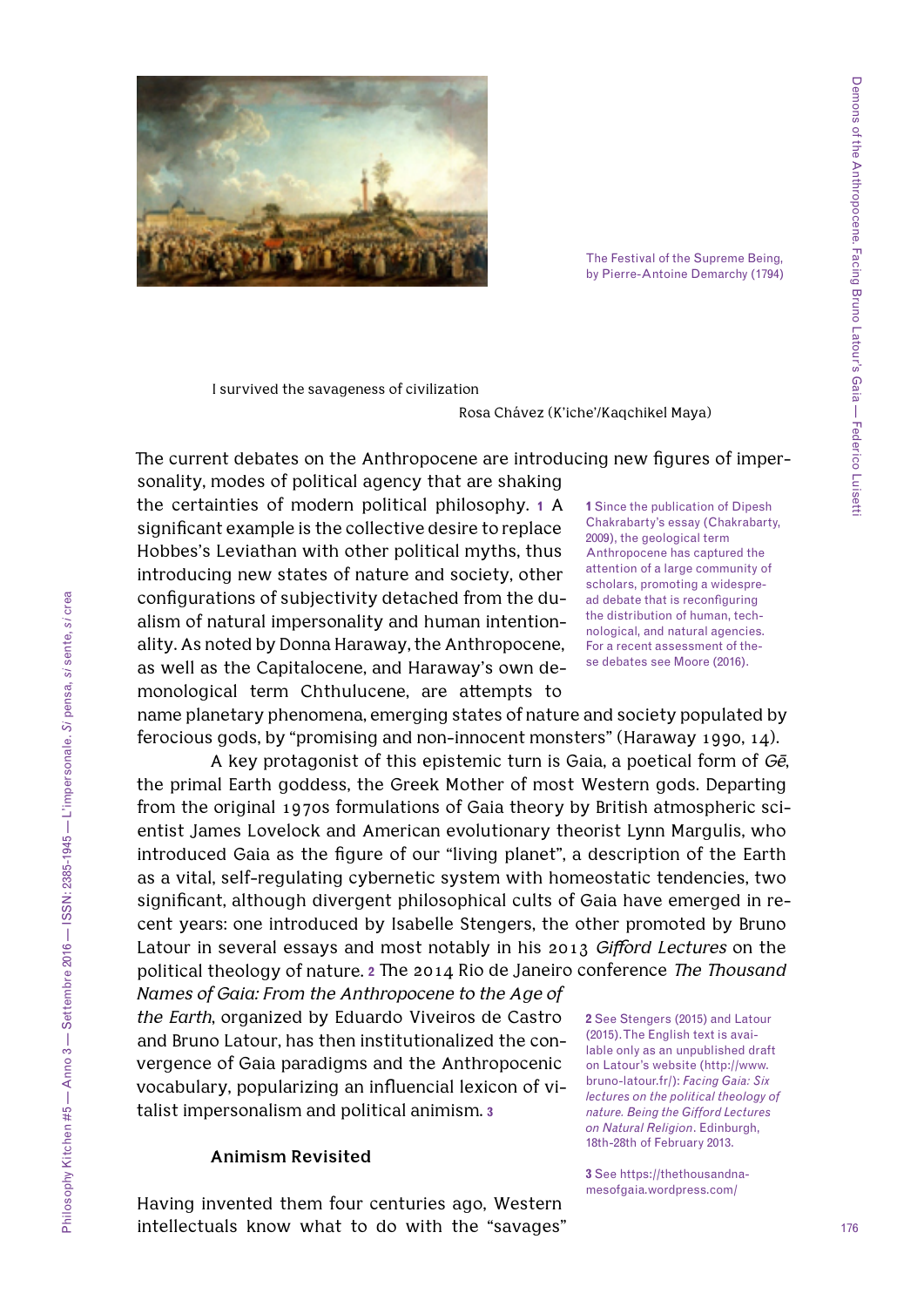and their "fetishes" (Landucci 2014). So it's no surprise that they can balance their fear and fascination, synthetize their colonial impulses and decolonial conscience, dialecticize anthropological abhorrence and religious guilt, retool them thorough mechanisms of inclusive exclusion, and project the primitivistic conceptual fantasies that have dominated the cultural vocabulary of Western modernity, from Hobbes and Rousseau to Bataille, Lévi-Strauss, Deleuze-Guattari and Latour: the state of nature of social contract theory, avant-garde barbarism, savage mind anthropology, poststructuralist nomadology, and nowadays Gaia political epistemologies. **4**

Latour's cult of Gaia and appeal to the "factish gods" (Latour 2010) is a temperate form of primitivism, a rationalistic neopagan mythology predicated upon his diagnosis of the repressed, nonpersonal features of Western modernity. **5** Contemporary geopolitics requires according to Latour a new geophilosophy, a description of «the world as we now see it through nonmodern eyes» (Latour 1993, 7). Latour is aware that «the West (Europe, at least, unquestionably) is final-

**4** Neopaganisms, new age occultisms, Wicca practices, anarcho-primitivisms, and rewilding movements can also be seen as grassroots expressions of the discontent with the state of nature of Western modernity. On the contemporary discourse of barbarism see Boletsi (2013).

**5** On the resurgence of animism see Franke (2010), Lazzarato (2012) and [Chen](https://www.dukeupress.edu/Catalog/ProductList.php?viewby=author&lastname=Chen&firstname=Mel&middlename=Y.&aID=1163517&sort=) (2012).

ly in a situation of relative weakness» and that «Occidentals will have to be made present in a completely different way, first to themselves, and then to the others» (Latour 2013b, 15-16). Not only decolonization has offered a glimpse of what ontological pluralism may entail; most significantly, the weapons of "universalization, globalization, and modernizations" used by the West in its planetary war of conquest against traditions and superstitions, are now in the hands of the East and the South, ready to be mobilized agaist their former masters  $(485)$ .

Latour portrays himself (and) as the High Commissioner of Western Epistemology, a sorcerer-diplomat dedicated to reversing the decline of Western universalism and introducing a new constituent lingua franca, «in preparation for the times when we shall no longer be in a position of strength and when the others will be the ones purporting to "modernize" – but in the old way and, as it were, without us» (16). Latour's "recalling of modernity" is not the acceleration of the demise of the West but, on the contrary, an extension of its modernizing impulse (15). Revisiting the founding categories of the 'modern adventure', preparing a realistic "inventory of the Moderns' legacy", and mobilizing comparative anthropology in order to undertake an "anthropology of the Moderns" are necessary steps that will allow to redesign the postnatural state of nature of the Earth (14-17). For Latour, the only hope remained to the West for "facing Gaia" and sitting at the table negotiations with the world powers of the future, is to accept its nonmodernity.

Since the confluence of the lexicon of savagery and naturalness has allowed the state of nature conceptuality to achieve its paradigmatic dominance in Western philosophical discourse, it is important to understand how this constellation has built its hidden articulation, subtle pervasiveness, and all-encompassing efficacy. In *We Have Never Been Modern*, Latours characterizes the epistemic separation of humans and nonhumans as the fundamental Great Divide of Western modernity: on the one side, the transcendence of an indifferent, a-human, in-human or extra-human nature, the impersonal matter and mysterious energy of a segregated nonhuman life; on the other side, the cultural sphere,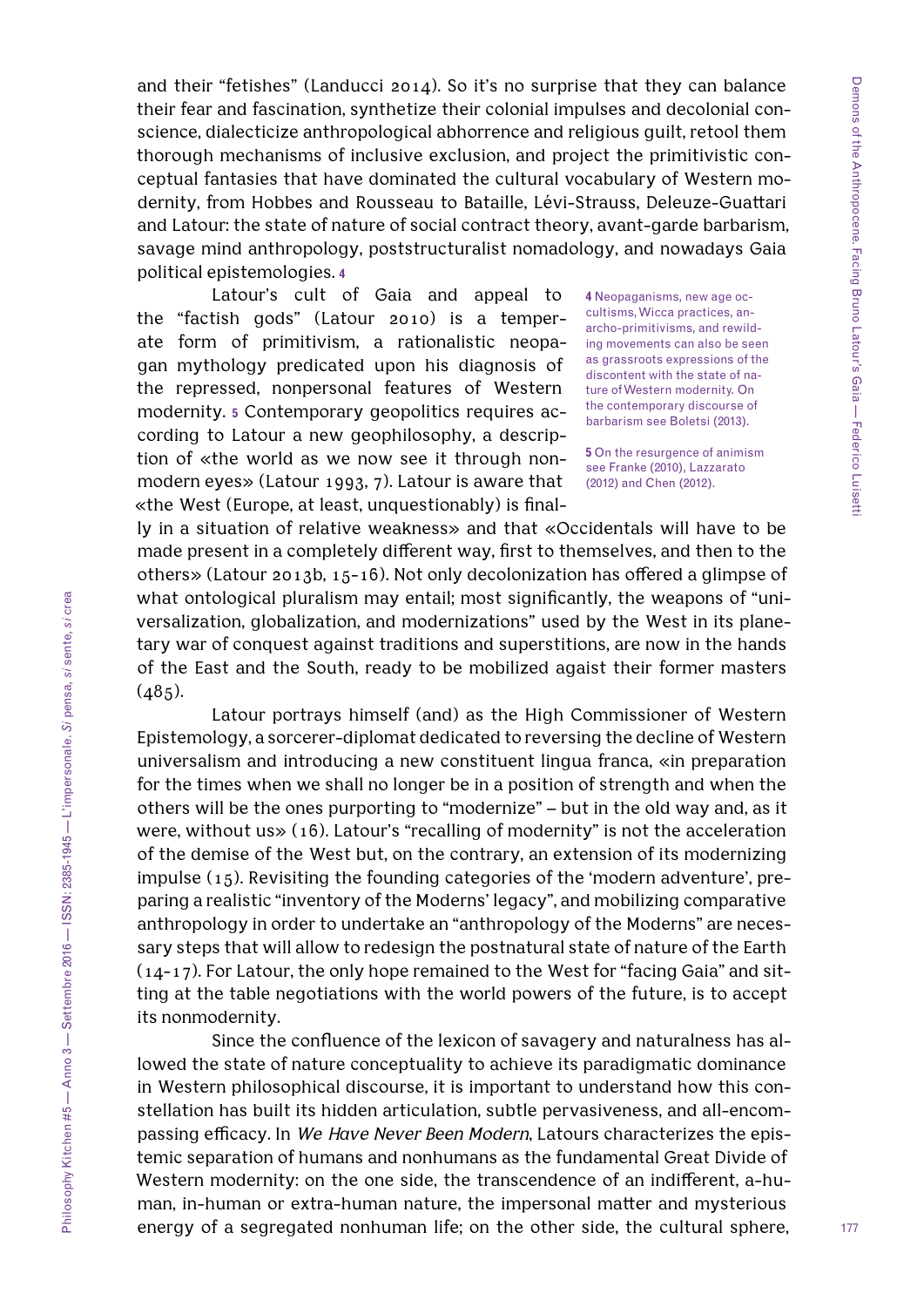historicity, and social interactions (Latour 1993, 10-12). Subjected to an endless play of transcendence and immanence, the nature of the moderns is defined by spontaneity or causal determinism, while the human dimension is perceived as a locus of freedom or social necessity, will or fate. And yet, for all their dialectic reversals, these series are always heterogeneous, mutually exclusive.

Latour argues that, although the institutional organization of knowledge reflects the split between nonhumans and humans, the conceptual chasm between two hermetically sealed ontological regions is constantly overcome by technical and scientific activity, by the proliferation of hybrids that are neither natural nor human: unthinkable in-betweens such as the communication technologies and the biopolitical regimes of con-

temporary capitalism. **6** Western modernity's dualistic constitution multiplies semi-technical objects, nature-culture assemblages, while simultaneously concealing its presuppositions. The radical separation of nonhumans and humans is the "unconscious of the moderns", what is masked although it simultaneously presides over the production of uncategorizable nature-culture mixtures: «Everything hap-

pens in the middle, everything passes between the two, everything happens by way of mediation, translation and network, but this space does not exist, it has no place» (37). Nature, which is theoretically a thing-in-itself and a dehumanized field of forces and events, is continuously mobilized by technosciences and biotechnologies, manipulated and exploited, constructed and reshaped while remaining unthinkable and inaccessible.

The Great Divide of human and nonhumans is for Latour an internal partition, a phantasmatic fissure internal to Western modernity's self-consciousness. Through an operation of epistemic purification, already at work in Hobbes's state of nature, this civilizational narration generates a hallucinatory purity divorced from all other collectives, which are reconfigured as disturbing ar-

rangements of humans and nonhumans, sorcerers's fetishes. **7** The colonial fracture between political society and premodern states of nature, the Western Hemisphere and the rest, is for Latour the other side of the nature/culture divide: a fictional and yet concrete universal, which holds together the violence of colonial domination and an ethnographic museum

of animisms and totemisms, idolatry and epistemic confusion. Modernity is not a *Weltgeist* but the grammar of a process of modernization perpetrated by the moderns. By charging all premodern collectives of «making a horrible mishmash of things and humans, of objects and signs» (39). Western modernity elects itself, in its multiple self-fashioned guises, as a planetary destiny: a triumph of humanism and technicity, historicism and positivism, liberal democracy and economicism.

This distribution of subjects and things, nature and culture, is questioned by Latour's posthumanistic principles. From the point of observation of quasi-objects, mixed realities of subjective and material things, nature and society occupy a symmetrical position that explain nothing and instead need to be explained as the outcome of real mediations. Once the ethnographer positions herself in this in-between territory, she suddenly witnesses the evaporation of

embryos, expert systems, digital machines, sensor-equipped robots, hybrid corn, data banks, psychotropic drugs, whales outfitted with radar sounding devices, gene synthesizers, audience analyzers» (Latour 1993, 49).

**7** «Moderns do differ from premoderns by this single trait: they refuse to conceptualize quasi-objects as such. In their eyes, hybrids present the horror that must be avoided at all costs by a ceaseless, even maniacal purification» (112).

**6** Among the quasi-objects mentioned by Latour are also «frozen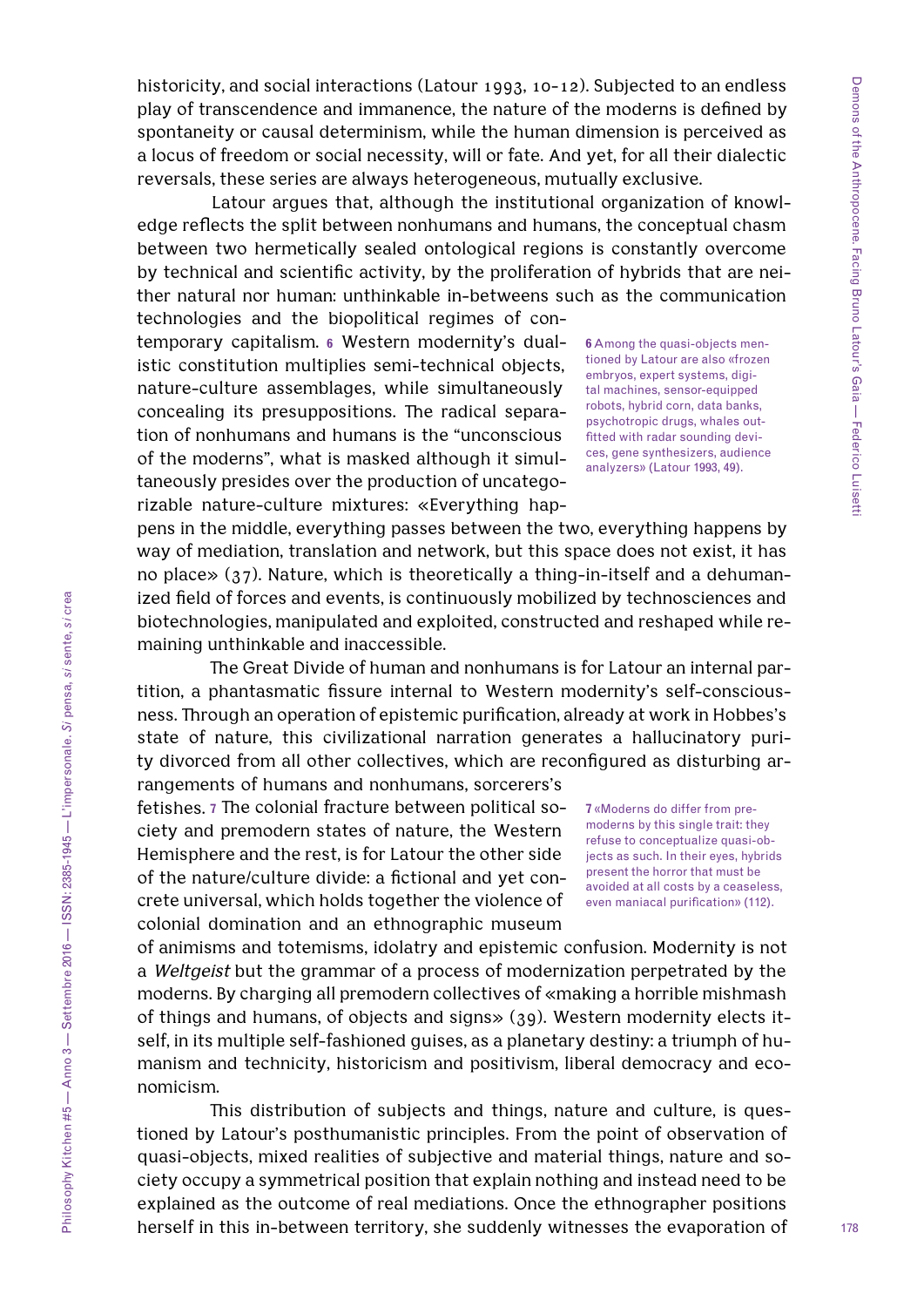all tenets of Western modernity: premoderns stop being opposed to moderns; the extrahuman nature of the moderns ceases to be alienated from the interiority of culture; premodern worlds, in which nature and society are confused and mismatched by totemic and animistic affinities, do not stand anymore against the rational present of scientistic reason. **8**

In the postnatural age documented by Latour's anthropology of the Moderns, the "beings of metamorphosis" of psychotropic phenomena and the enchanted objects of contemporary technology are endowed with a threatening kind of archaic naturalness. **9** Things have become unsettling monsters, an assembly of preoccupations and desires, a demon that "interrupts any progression" (Latour 2005a, 30). Nature, «instead of being a huge reservoir of forces and bottomless repository of waste», now appears as a pandemonium, a phantom, populated by the specter of emancipated colonial savages and enigmatic quasi-objects  $(15)$ .

**8** «Real as Nature, narrated as Discourse, collective as Society, existential as Being: such are the quasi-objects that the moderns have caused to proliferate» (90).

**9** «Since we can't live an instant without the help and menace of the being of metamorphosis, couldn't we finally recognize them in all the arrangements charged with taking them in rather than feeling obliged to insult invisible beings and explore the inner depths of the ego?» (Latour 2013b, 482).

In the realm of politics, traditional legal and philosophical categories are confronted by puzzling arrangements, by uncanny techno-social fetishes demanding new assemblies. Things of all kinds gather and pertain, concern and question. They are not the usual objects, a calculable matter of fact, but unstable beings, automated or catatonic, endowed with demands and needs or empty and passive. «Scientific laboratories, technical institutions, marketplaces, churches and temples, financial trading rooms, Internet forums, ecological disputes» are the quasi-subjects of a contemporary, nonmodern *Dingpolitik* (22).

Latour asks that we recognize the archaic features of Western modernity, while simultaneously claiming the right to address, comparatively, the "savageness" of non-European modes of existence (Latour 2013b, 11). This crucial tenet explains why, for accomplishing his «re-anthropologization» of the modern world (Latour 2010, 133), Latour insistently appeals, against the decolonial critiques of ethnographic reason, to the methods of "comparative anthropology" (Latour 2013b, 15). As in Félix Guattari's "machinic animism" (Melitopoulos & Lazzarato 2012a), Latour's political animism is both an extension of Western subjectivity beyond the dualisms of persons and things and the manifesto of an «artificial alliance between animism and ma-

terialism» **10** (Viveiros de Castro in Melitopoulos & Lazzarato 2012a, 242).

A premature postcolonial guilt must not, according to Latour, obstruct the ethnographic inventory of fetishes surviving in contemporary modes of existence. Western moderns too often "misunderstand idols and idolatry", separating as differences in kind what are, instead, just differences in degree (Latour 2013b, 166). The Mosaic division between fetishes and facts, idols and rationality, archaisms and science, can be overcome exclusively by rediscovering the idolatric practices of the West, not by destroying the idols and fetishes of the colonial others, and banning their

**10** «If I understand Guattari, the first thing to do is to cut off the relation between the subject and the human. Thus subjectivity is not a synonym of humanity. The subject is a thing, the human is another thing. The subject is an objective function that one can find deposited on the surface of everything. […] That is how it is for Amazonians. For them, the subject is a way to describe the behavior and attitude of things, just as for us, objectivation is a way to describe things in this sense» (Interview with Eduardo Viveiros de Castro, in Melitopoulos & Lazzarato 2012b, 4).

sorcerers, phantasms, and metamorphoses. The problem of Western modernity is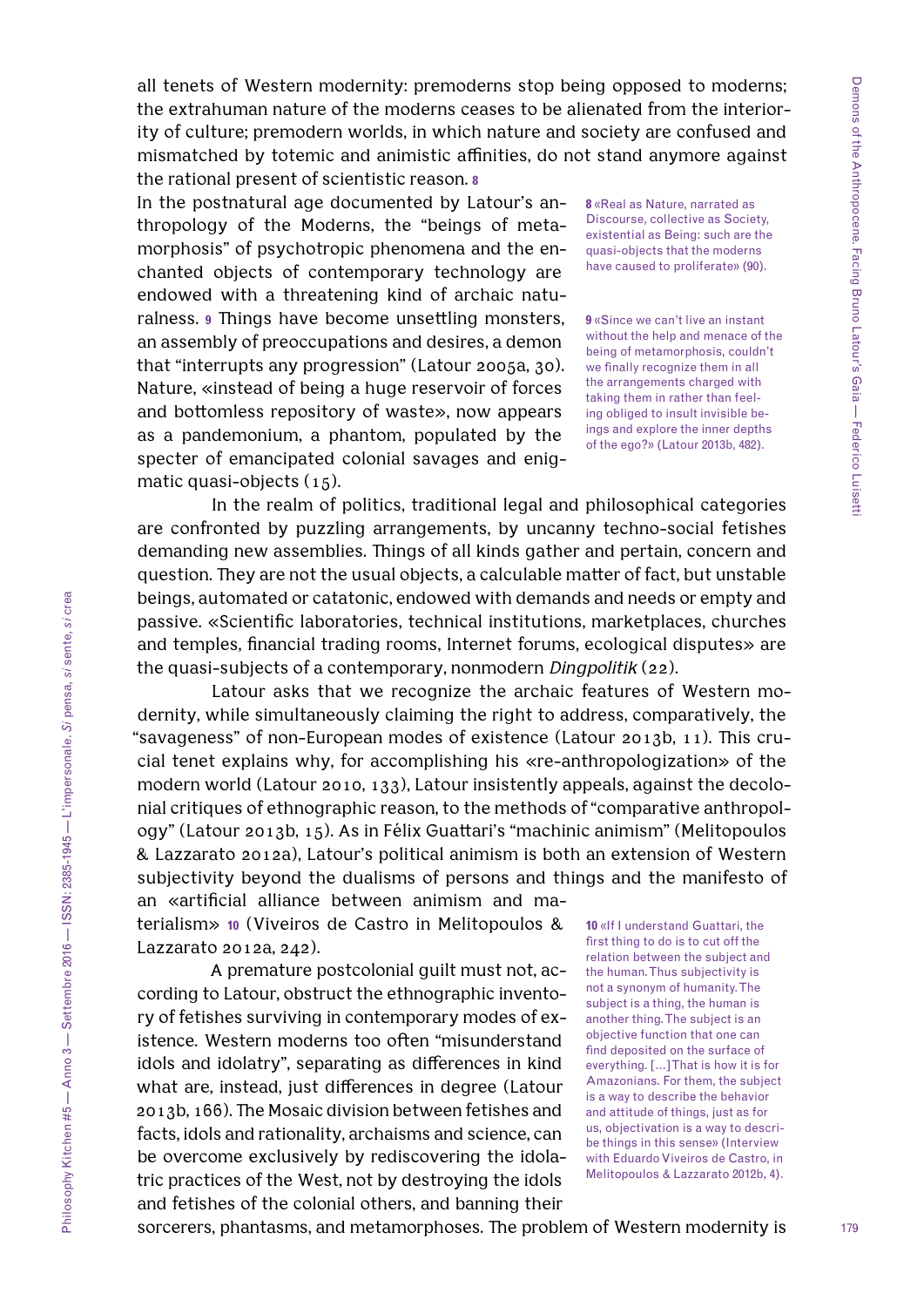180

its rarefied consciousness, the denial of its occult powers and exorcising practices, the repression of its hybrid beings and nonhuman demons, the neutralization of its cosmological imagination and prelinguistics rituals.

When the Occidentals' iconoclasm is unmasked as an immunitarian ges-

ture against "savage thought", **11** when the common anthropological matrix of transformations between humans and nonhumans is revelead, when sorcerers and scientists are placed in a horizontal plane of relations and mediations, then also the distinction between facts and fetishes disappears, replaced by the power and complexity of "factish" rituals and technologies: «I find more accuracy in my lactic acid fer-

**11** «Beyond every question of epistemology lies another question: what to do with the idols or fetishes? This is the most striking feature of the anthropology of the Moderns: they believe that they are anti-idolators and antifetishists» (Latour 2013b, 165).

ment if I shine the light of the Condomblé divinities on it. In the common world of comparative anthropology, lights cross paths» (Latour 2010, 66). Political animism is for Latours «a revision of the critical spirit, a pause in the critique» (81).

## **A Political Theology of Nature**

«Three centuries of total freedom up to the irruption of the world in the form of the Earth, of Gaia: a return of unanticipated consequences; the end of the modernist parenthesis» (176). This Nietzschean sentence captures the latest installment of Bruno Latour's reenchantment: his "political theology of nature", his hu-

morous preaching of a philosophical cult of Gaia, **12** the Mother Earth of the Greeks, the «chtonic divinity much older than Olympian gods and goddesses» (Latour 2014, 1). Borrowing from James Lovelock's Gaia Hypothesis (Lovelock 2000) and addressing the Earth and its people beyond the organisms/ environments, humans/nonhumans divide, Latour

turns Lovelock's planetary vitalism into the cornerstone of a new state of nature. Lovelock's Gaia is a scientist's description of the «largest living creature on Earth», a self-regulating «entity involving the Earth's biosphere, atmosphere, oceans and soil»  $(1, 11)$ . In contrast to the conventional principles of natural sciences, Gaia is the Earth considered as a living assemblage, in which biological life extends its influence and models to its advantage the physical and chemical conditions of the surface of the Earth. The atmosphere, according to Lovelock, is an extension of the biosphere,

> the entire range of living matter on Earth, from whales to viruses, and from oaks to algae, could be regarded as constituting a single living entity, capable of manipulating the Earth's atmosphere to suit its overall needs and endowed with faculties and powers that far beyond those of its constituent parts. (9)

Latour embraces enthusiastically Lovelock's Gaia Hypothesis, reformulating its straight-forward vitalism according to his posthumanistic principles. For Latour the size, nonhumanity, and yet anthropic connotations of Gaia mark the end of modernity and its categories. Gaia is a trick for resisting «the temptation to jump to the global» (Latour 2005b, 174), the goddess of a secular philosophical religion, the object of an affirmative ritual, what comes after the deconstruction of

**12** «Since we are assembled for a sort of political, scientific, and anthropological ritual in order to review, utter, celebrate, list, enlarge, narrow down, pin point, conjoin or compose the Thousand Names of Gaia» (Latour 2014, 1).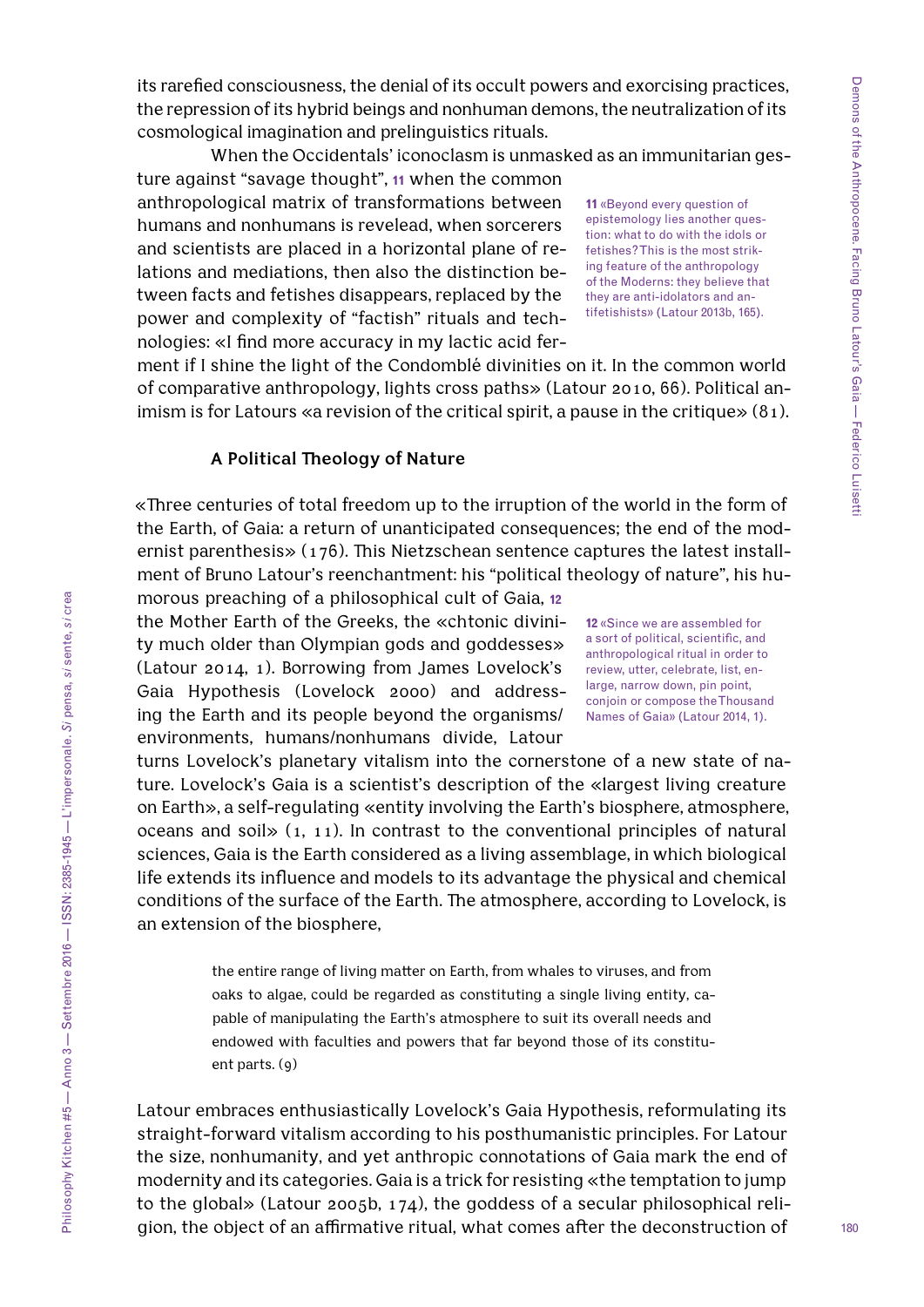the anthropocentric categories carried on by the last humanists. Compositions, assemblages, morphings of entities that were previously separated by the divide between nature and society, invocations of forgotten myths as contemporary forces: Latour's Gaia cult is the manifesto of a nonmodern political philosophy of nature.

As proposed in 2012 by the 3th International Geological Congress, the Anthropocene is the geological epoch of the Quaternary Period following the Holocene, the age that accounts for the transformation of humans into a force shaping the Earth, and of human actions into a geological phenomenon. Latour overlaps his Gaia rituals and the geohistorical features of the Anthropocene. The Anthropocene is «the most decisive philosophical, religious, anthropological and […] political concept yet produced as an alternative to the very notions of "Modern" and "modernity"» (Latour 2013a, 77). Since modes of existence on the planet cannot be captured by topologies of continuous volumes, the subjects summoned by Gaia must abandon the spell of global metaphors and, instead, face the convoluted and conflictual loops of Earth phenomena, take responsibility for the fragmented spaces and tense political geometry of the Anthropocene.

### **The Great Artificial Leviathan**

Latour's Gaia rescues Hobbes's categories, extending and globalizing political theology through a new theology of nature, taking advantage of a plane-

tary ecological crisis for reaffirming the hegemony of a European State philosophy. **13** Latour's invocation of Gaia's many epithets – 'Gaia-Enigma', 'Gaia-Thousand Folds', 'Gaia-The Recalcitrant', 'Gaia-The Incomposable', 'Gaia the Uncommon-Commons' etc. (Latour 2014) –, with its mixture of grotesque aesthetics, politicized ontology, and ethnographic surrealism, can be seen as a *Collège de Sociologie*-like program, embracing the positivist lexicon of actor/ network theory. Gaia's affirmative energy, her "mystical and mechanical", compositionist labor, may also

13 On the contrary, Stengers's Gaia, «Gaia the Intruder», a «form of transcendence» that is «indifferent to our reasons and our projects» (Stengers 2015, 47) emerges from radical ecofeminisms and feminist witchcraft (Tola, 2016). Stengers's Gaia is a deconstruction of the very idea of the Human (including Latour's *anthropos*), a challenge to the Anthropocene and the political ecologies of Western humanity.

be interpreted as a reenactment of the French philosophies of nature of Bergson, Tarde and Merleau-Ponty, as an attempt to prolong their legacy beyond the conceptual solutions of Deleuze and Serres. We could also look back to Rousseau's deism and Robespierre's Cult of the Supreme Being, recalling the festivals that celebrated this new rationalistic divinity, and approaching Latour's Gaia an a neo-Enlightenment, statist secular mythology. This genealogy would explain Latour's unapologetic return to European political theology and his proud revitalization, through his political theology of nature, of the discourse of sovereignty, in opposition to the biopolitical, post-Foucaultian philosophies of life. **14**

Most likely, the fascination exerted by Latour's Gaia results from the coexistence of heter-

ogeneous motifs, unified by the overarching attempt to rethink the apparatus of our contemporary state of nature: «Since politics has always been conducted under the auspices of nature, we have never left the state of nature» (Latour 2004, 235). Latour takes up Michel Serres's programmatic return to Hobbes and ambition to rewrite the social contract as a "natural contract" (Serres 1995). Gaia

**14** For a biopolitical critique of political theology see Esposito (2015).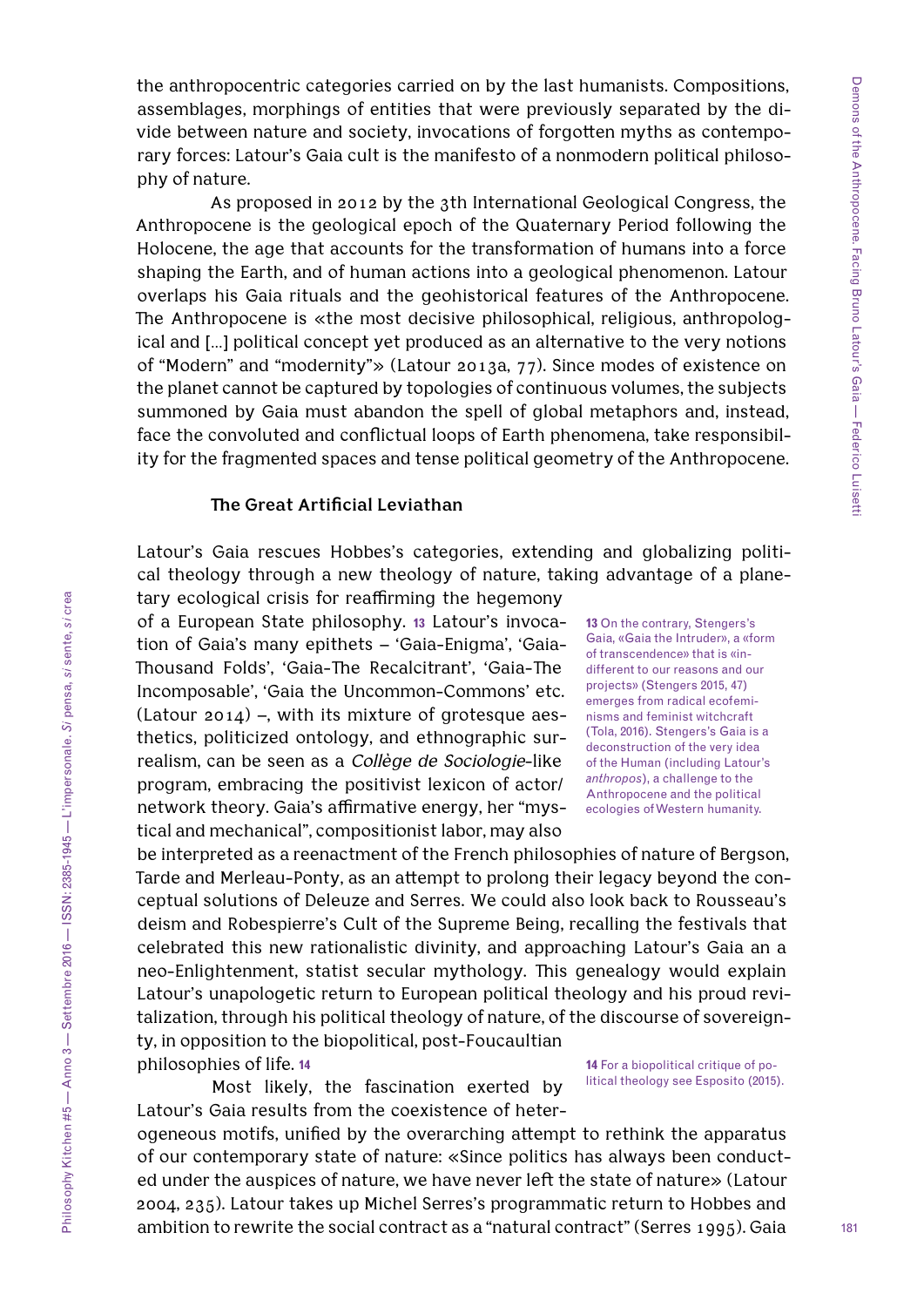sets the stage for a new political epistemology, disclosing «a new state of nature» that is nothing else than a generalized state of war: «a war of all against all, in which the protagonists may now be not only wolf and sheep, but also tuna fish as well as CO2, sea levels, plant nodules or algae, in addition to the many different factions of fighting humans» (Latour 2013a, 103). As in Serres and Hobbes, the state of nature is conceived by Latour as a primitive state of war, which requires the invention of a Leviathan as the necessary «civilizational» gesture that restores the legal framework provided by the social contract: «we realize that we can not obtain a civilized collective without composing it […] thus searching for a new Leviathan that would come to grasp with Gaia» (104). Like Behemoth, the Biblical monster that frames Hobbes's history of the English civil war, Gaia must be tamed by a new Leviathan, since she is the goddess of our contemporary ecological state of nature.

Serres's Hobbesian imaginary casts a long shadow also on the Gaia myth, which reenacts almost literally its unapologetic Eurocentrism and colonial lexicon: the state of war of every man against every man as a primitive condition to be overcome by the civilizational pact, violence as an immemorial state of nature

that can reemerge and threaten the stability of the commonwealth. **15** Latour pushes Serres's endeavor even further, casting himself as the new Hobbes, the rescuer of Western political theology, the demiurge of a new Leviathan. Latour competes with Carl Schmitt for the title of high-priest of Western political theology, updating Schmitt's political millenarism with his "prophylactic" use of the Apocalypse  $(111)$ , the brutes of Hobbes with the savage naturalism and posthuman archaisms of science-studies. **16** Gaia «commands, orders, binds» as the secular religion of «a non-existing people» (136, 142). She does not (yet) possess the «legal quality of the *res publica*, of the State, of the great artificial Leviathan of Hobbes's invention» (136) but her neutralizing function is the same: «just as Hobbes needed the state of nature to get to the social contract, we might need to accept a new state of war to envision the State of peace»  $(114)$ .

Only those who have overstated the hegemony and coherence of Western categories may believe that politics requires only a self-fashioned rationalism. The revision of the society/nature, contemporary/archaic, civilized/savages oppositions imposed by techno-scientific networks and dewesternizing movements is revealing a lifeworld in which political ecologies and indigenous knowledges cohabit, disclosing alliances between decolonial movements

**15** «Suddenly we are returning to the most ancient times, whose memory has been preserved only in and through the ideas of philosophers who theorize the law, times when our cultures, saved by a contract, invented our history, which is defined by forgetting the state that preceded it» (Serres 1995, 14).

**16** «To understand why this state of war has been generalized, it is best to turn to the writer who has defined this situation as being one, as he calls it, of exception: the toxic and unavoidable Carl Scmitt, the main expositor of "political theology"» (Latour 2013a, 101).

Political animism is not, as such, a regressive neocolonial movement, a statist secular religion. **17** Several indigenous and decolonial thinkers are recovering nonmodern categories and ethnographic tools (see for instance Nandy 2004 and Tuhiwai Smith 2015). **17** Latour distances himselfs with great emphasis from all the irrationalistic forms of paganism and

What I find troubling in Latour's Gaia is the rewesternizing impulse.

ethnographic primitivism. The «reactionary movements of the twentieth century» praising paganism are «horribly mistaken about what they adore and what they abhor». Their depiction of the life of «the savages» is based on «the most prosaic exoticism» and hate of reason. Latour considers instead his political animism as a form of hyper-rationalism, and his European/universal reason as «the most civilized, most refined, most socialized, most localized, and most collective form of life there is» (Latour 2010, 133).

Philosophy Kitchen #5 — Anno 3 — Settembre 2016 — ISSN: 2385-1945 — L'impersonale. *Si* pensa, *si* sente, *si* crea

hilosophy Kitchen #5 — Anno 3 — Settembre 2016 — ISSN: 2385-1945 — L'impersonale. Si pensa, si sente, si crea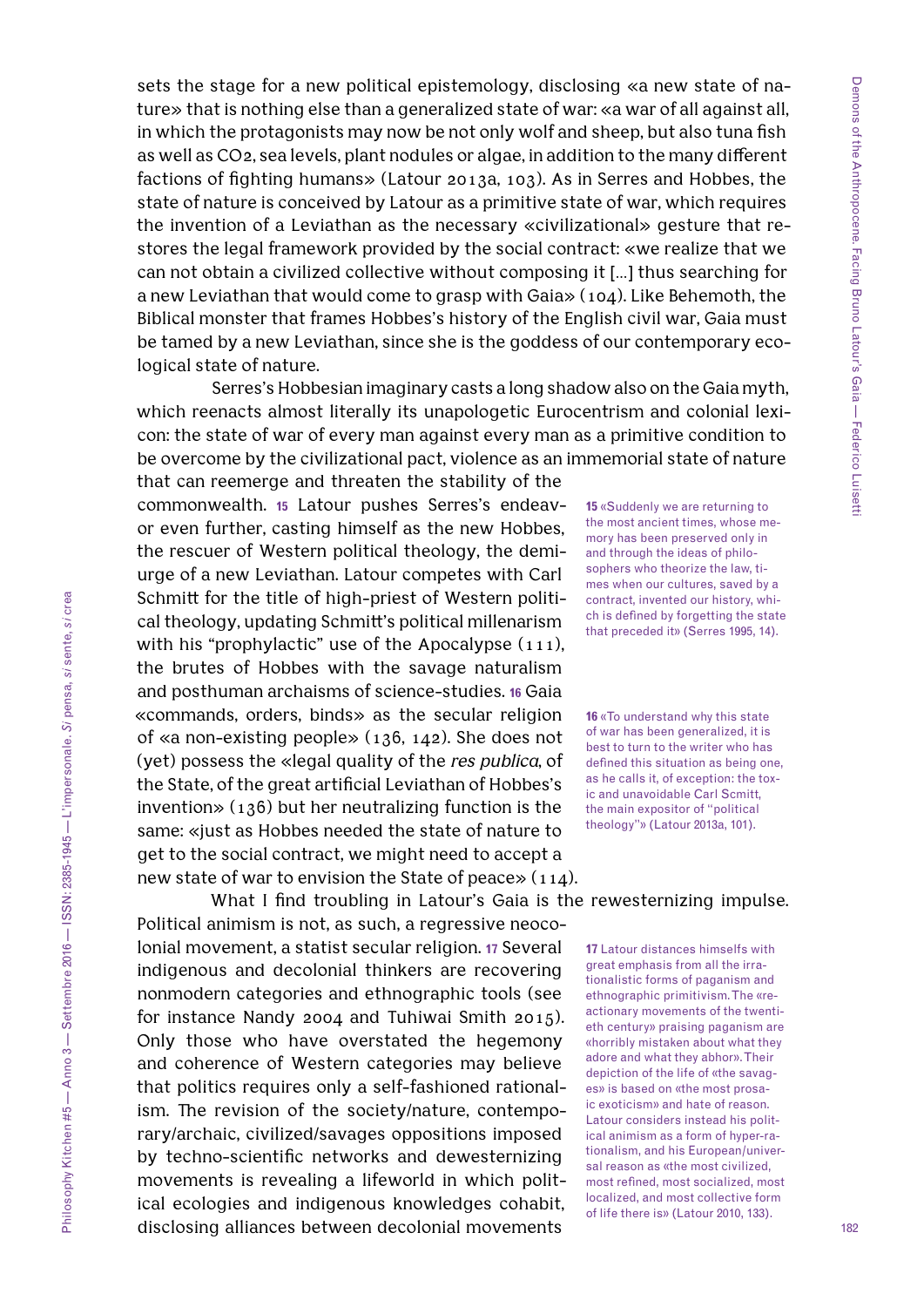and internal critiques of Western modernity. **18** The danger is Latour's reaffirmation of a Eurocentric state of nature, with the Anthropocenic goddess of

**18** On decolonial relations to nature see Escobar (2009, 111-155).

nature Gaia replacing Hobbes's savages and "a new civilized collective" – the institutions assembled for administering the cult of Gaia and addressing the new wars of the Anthropocene – prolonging Hobbes's Leviathanic thinking and artificial commonwealth.

### **States of Nature**

The nonmodern traits captured by Latour's Gaia show a deep affinity with the naturalistic orientation of Roberto Esposito's biopolitics (Luisetti 2016). In *Persons and Things*, Esposito highlights the procedures of purification carried out by the axiological opposition of persons and things, arguing that the body, in its manifold individual and collective occurences, presides over a vertiginous multiplication of splittings and hierarchizations. Persons and things are the juridical and theological operators of an anthropotechnical device of exclusion and subordination; they reproduce the *summa divisio* of Roman law's *res*/*persona*  and Christian theology's flesh/spirit.

Thinking through Nietzsche and Benjamin, Mauss and Latour, Simondon and Sloterdjik, *Persons and Things* thematizes the «archaic and postmodern encounter of persons that are not persons anymore with things that are not things anymore» (Esposito 2014, 102, my English translations). The transindividual territory of the body guarantees the spatial condition of possibility for a new alliance between things and persons, nature and history, science and politics; it also offers an alternative temporal vector, the contemporaneity of a premodern connection of subjects and things: «this is a sagittal relation between origin and completion, the archaic and the actual […] that forces the historian, and even more the philosopher, to look beyond the most visible threshold of discontinui $ty \gg (gg)$ .

Esposito's "sagittal relation" between chronological strata of history cuts through the fictional linearity of history, linking apparently unrelated phenomena that belong to non-contemporaneous times. Esposito's genealogical method, which projects the premodern onto the contemporary, functions as a non-historicist description of cultural history. It corresponds to Latour's generalized "principle of symmetry", to a bracketing off of nature and society and programmatic centering of philosophical investigation on the "Middle Kingdom" of quasi-objects and quasi-subjects that proliferate through bodies and technological artifacts. As in Latour, the nonmodern plane of immanence of things reappears according to Esposito when the ontological dualisms of modernity dissipate, when the mythography of Nature and Society is replaced by a materialistic look on the plethora of sociotechnological networks.

Esposito exposes Western philosophical tradition to the same "Copernican counter-revolution" called for by Latour's "symmetrical anthropology" (Latour 1993, 91), unleashing the nonmodernity of modern times and restituting subjectivity and intentionality to the silent realm of things: «in Brahmanic culture, the thing speak in first person […] the place where the power of the thing is exercised, and before that it is metamorphosed into a person, is the body of individuals and communities, of which it becomes an internal component» (Esposito 2014, 97). For both Latour and Eposito the asymmetry between nature and culture is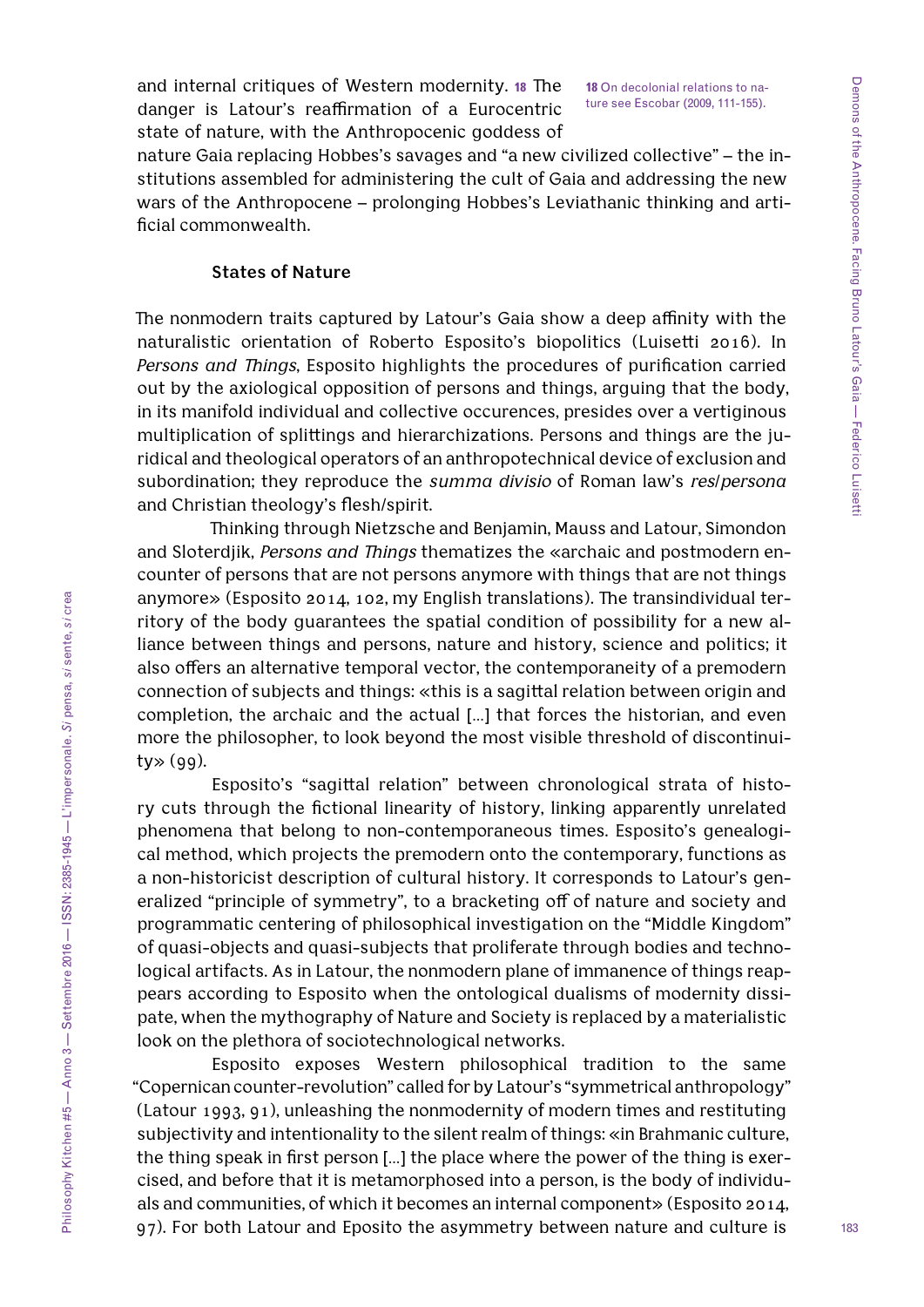thus a phantasmagoria that must be dispelled by a critique of Western epistemology. When the bodily mixtures of things regain their protagonism, dissolving the nature/society divide, the historical relation of past and present gives way to a non-historicist composition of archaism and actu-

ality, of animated things and impersonal subjects. **19**

Latour's Gaia and Esposito's biopolitical naturalism, their embrace of archaic relations with things, bodies, and subjects, suggest a return within Western thought of animist and totemist paradigms. In order to recognize the implications of this epis-

temic shift, we need to carefully distinguish the generalization of mental properties, "souls", and internal psychic states attempted by neo-animistic perspectives from the interspecies continuity of both physicalities and interiorities presup-

posed by vitalist and totemic epistemologies. **20** The animist extention of subjective qualities to natural objects and the flattening of the «distinction between humans and other kinds of beings, as well as those between selves and objects» (Kohn 2013, 7) diverges profoundly from the political mobilization of totemic lifelessness and the inert (Povinelli 2016). As a figure of the emerging states of nature, Latour's Gaia confronts political philosophy with unprecedented questions.

must be introduced (Latour 2005a). **20** On animism as a political category for decolonial thought and poststructuralist philosophy see Eduardo Viveiros de Castro's «cannibal metaphysics» (Viveiros de Castro 2014). On the epistemology of animism and totemism see Descola (2013). On the convergence between totemic thought and the transindividual, see Karsenti (2014). Analytic philosophy has tried as well to extend

**19** From these premises, Latour draws the conclusion that a new kind of political imagination, a Dingpolitik accompanying his Gaia cult and destituting the Realpolitik of modern political philosophy

"mental properties" beyond the human, in the attempt of thematizing the animacy of nonhuman beings. Current debates on new materialisms, speculative realisms, neo-vitalist transcendentalisms, and other object-oriented ontological paradigms have thus recuperated the term 'panpsychism', suggesting the existence of a Western animistic philosophia perennis, centered on the idea that «mind is a fundamental property of matter itself» and «thinking happens

everywhere» (Shaviro 2015, 20).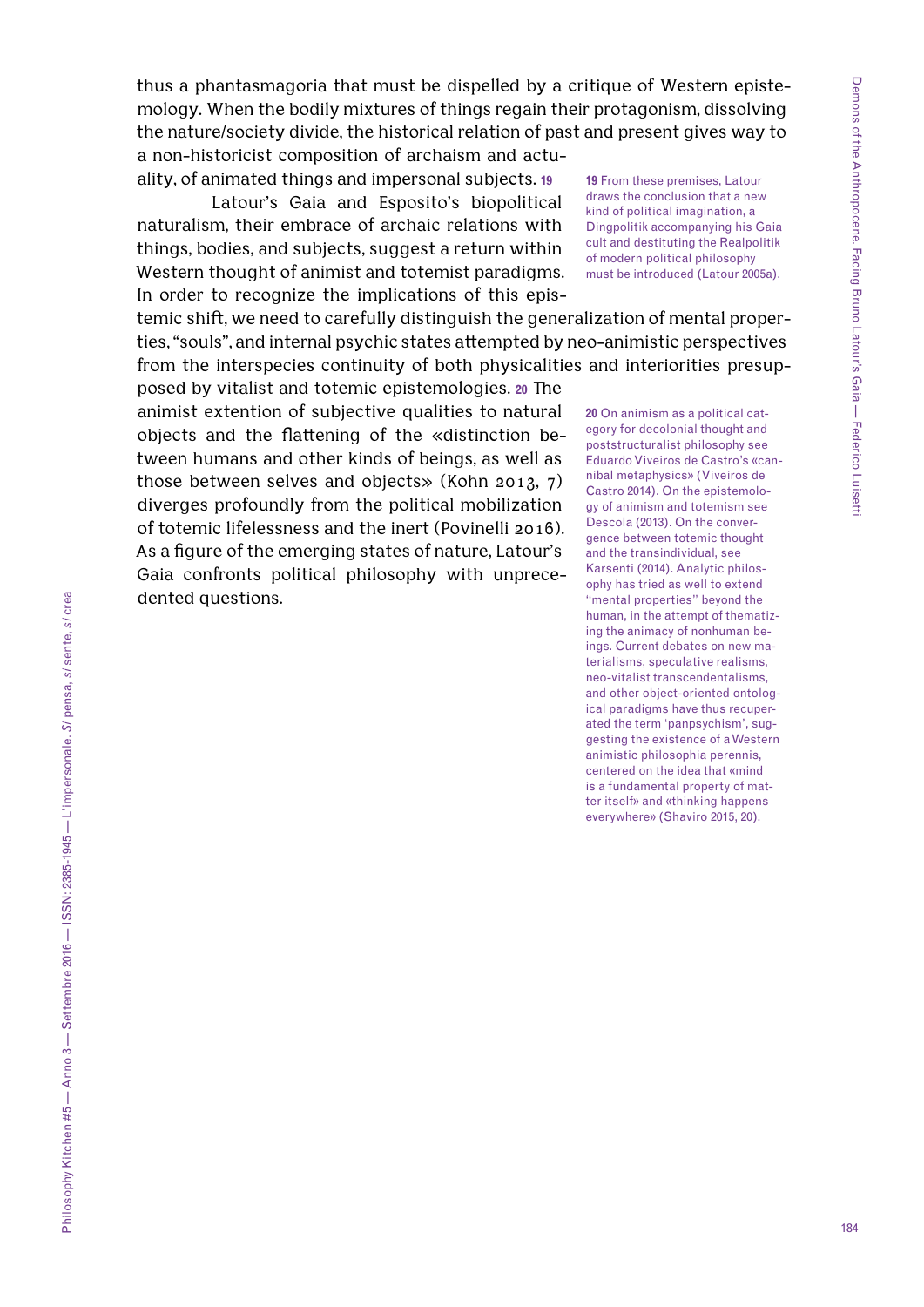## **Bibliography**

- Boletsi, M. (2013). *Barbarism and its Discontents*. Stanford, CA: Stanford University Press.
- Chakrabarty, D. (2009). The Climate of History. *Critical Inquiry*, 35 (3).
- [Chen,](https://www.dukeupress.edu/Catalog/ProductList.php?viewby=author&lastname=Chen&firstname=Mel&middlename=Y.&aID=1163517&sort=) M.Y. (2012). *Animacies: Biopolitics, Racial Mattering, and Queer Affect*. Durham and London: Duke University Press.
- Descola, P. (2013). *Beyond Nature and Culture*. Chicago: University of Chicago Press.
- Escobar, A. (2009). *Territories of Difference. Place, Movements, Life, Redes*. Durham and London: Duke University Press.
- Esposito, R. (2014). *Le persone e le cose*. Torino: Einaudi.
- Id. (2015). *Two. The Machine of Political Theology and the Place of Thought*. New York: Fordham University Press.
- Franke, A. (2010). *Animism*. Berlin-New York: Sternberg Press.
- Haraway, D. (1990). *Simians, Cyborgs, and Women: The Reinvention of Nature*. New York: Routledge.
- Id. (2016). *Staying with the Trouble: Making Kin in the Chthulucene*. Durham and London: Duke University Press.
- Kohn, E. (2013). *How Forests Think: Toward an Anthropology Beyond the Human*. Berkeley, CA: University of California Press.
- Karsenti, B. (2014). *Il totemismo rivisitato*. In E. Balibar & V. Morfino (Eds.), *Il transindividuale. Soggetti, relazioni, mutazioni*. Milano: Mimesis.
- Landucci, S. (2014). *I filosofi e i selvaggi.* Torino: Einaudi.
- Latour, B. (1993). *We Have Never Been Modern*. Cambridge, MA: Harvard University Press.
- Id. (2004). *Politics of Nature*: *How to Bring the Sciences Into Democracy*. Cambridge, MA: Harvard University Press.
- Id. (2005a). *From Realpolitik to Dingpolitik An Introduction to Making Things Public*. In B. Latour & B. Weibel (Eds.), *Making Things Public: Atmospheres of Democracy*. Catalogue of the show at ZKM. Cambridge, MA: MIT Press.
- Id. (2005b). *Reassembling the Social: An Introduction to Actor-Network-Theory*. Oxford: Oxford University Press.
- Id. (2010). *On the Modern Cult of the Factish* Gods. Durham and London: Duke University Press.
- Id. (2013a). *Facing Gaia: Six lectures on the political theology of nature. Being the Gifford Lectures on Natural Religion*. Edinburgh, 18th-28th of February 2013.
- Id. (2013b). *An Inquiry Into Modes of Existence*. Cambridge, MA: Harvard University Press.
- Id. (2014). *How to Make Sure Gaia is Not a God of Totality?* [\(http://bruno-latour.fr/](http://bruno-latour.fr/sites/default/files/138-THOUSAND-NAMES.pdf) [sites/default/files/138-THOUSAND-NAMES.pdf](http://bruno-latour.fr/sites/default/files/138-THOUSAND-NAMES.pdf))
- Id. (2015). *Face à Gaïa. Huit conférences sur le nouveau régime climatique*. Paris: Éditions La Découverte.
- Lazzarato, M. (2012). *Animism: Modernity through the Looking Glass*. Köln: Walther König.
- Lovelock, J. (2000). *Gaia: A New Look at Life on Earth*. Oxford: Oxford University Press.
- Luisetti, F. (2016). *From Biopolitics to Political Animism. Roberto Esposito's Things*. In A. Calcagno & I. Viriasova (Eds.), *Roberto Esposito: Biopolitics and*